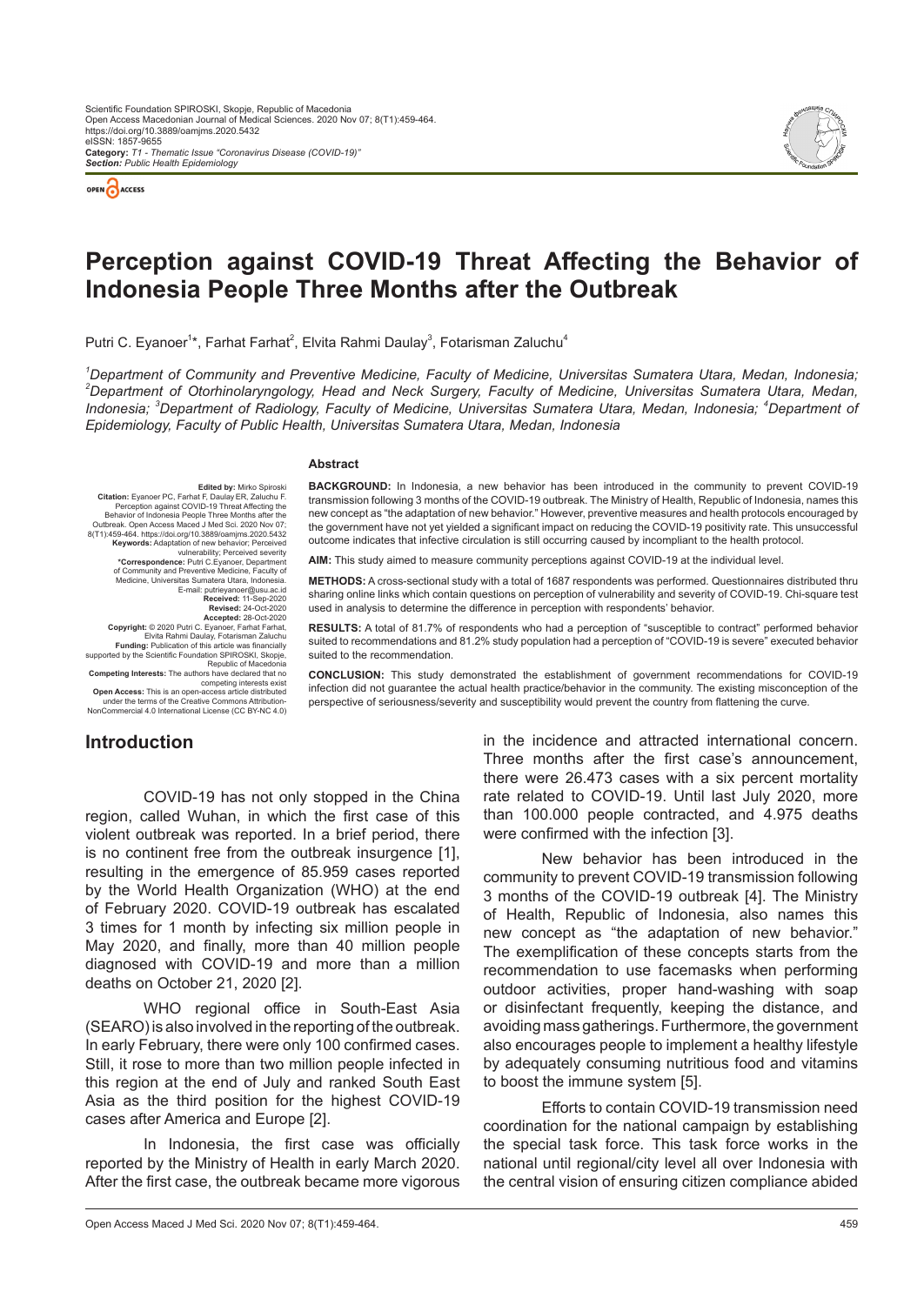to the health protocol previously aired by the government from several routes such as social media and television. Until recently, the government has continued to deliver health communication, reminded the public to maintain discipline on government recommendations, and reported essential developments in preventing COVID-19 transmission.

However, all preventive measures and health protocols encouraged by the government have not yet yielded any significant impact on reducing the COVID-19 positivity rate. This unsuccessful outcome indicates that infective circulation is still occurring caused by incompliant to the health protocol.

Rule enforcement is necessary to create a supportive environment for implementation. Still, community perception against COVID-19 has more critical effects on producing good practice since positive perception would generally bear positive outcomes/ behavior [6]. Therefore, the evaluation of perception could be a beneficial approach.

Health belief model (HBM) is one of the concepts for the determination of community perception against COVID-19. In HBM, there are six things that drive a person's behavior, namely perceived susceptibility, perceived severity, perceived benefits, perceived barriers, perceived self-efficacy, and clues to action. With the HBM model, it is assumed that if a person has the view that he is susceptible to the severity of COVID-19, then he will interpret the recommended benefits more than the perceived barriers. Then, the person will have self-efficacy that he will act (clues to action). Thus, two basic things are important to know, namely, perceived susceptibility and perceived severity. Both of them are commonly mentioned as "threat perception" [7]. These two things will be used as indicators in carrying out this research.

Although the HBM concept has been used extensively in a variety of health studies, in the context of COVID-19, there is still very little theoretical guidance in this latest health issue [8]. The application of the HBM concept in conceiving community behavior against COVID-19 has been utilized previously. Therefore, extensification is necessary to adjust varied conditions existing in other regions/countries.

The application of the HBM concept in conceiving community behavior against COVID-19 has been utilized previously. Therefore, extensification is necessary to adjust varied conditions existing in other regions/countries.

Thus, measuring community perceptions against COVID19 at the individual level is essential. This study would supply feedback to the existing point that could represent the gap for COVID-19 health communication and disclosing consistency between perception and community behavior.

# **Materials and Methods**

### *Sample*

The study was designed cross-sectional, which was conducted through sharing online links. Respondents must exceed 17 years old and participated in the questionnaire filling for 4 weeks, between May 18, 2020, and June 19, 2020. A total of 1687 respondents (99.5%) respondents consent for study enrollment from 1696 respondents originated from all over Indonesia. The respondent data relating to name, address, or other personal identities were keep confidential and has been approved by the research committee.

## *Questionnaire*

The questionnaire consists of a study explanation, informed consent, and questions. There are two sub-sections in the question section, such as identity/demography (gender, marital status, age, and source of information) and implemented-health practice. Questions about health practice were scrutinized in the previous 2 months. It includes asking hand-washing, facemasks, mass gatherings avoidance, hand-sanitizer application, and nutritious food/vitamin consumption (government recommendation).

The question regarding HBM asks two perceptions, namely perception of self-vulnerability and COVID-19 severity, and there are six questions for each perception. Thus, there are a total of 12 questions asked of each respondent. The time needed to complete the questionnaire was less than 1 min. The arrangement of questions was following three options such as "agree" would be scored two, one for "do not know," and zero for "disagree." The readability of the questionnaire was tested against 30 people before online dissemination.

The summation of scores in each primary perception would be grouped into two types of interpretations. Perceptions of self-vulnerability were divided into "susceptible to contract" for a total score of 8–10, and vice versa, "not susceptible" was indicated by 0–7 scores. Meanwhile, perception of severity was grouped into "COVID-19 is severe" for a minimum score of eight and "not severe" for a score ranging from zero and seven.

Six questions determined the interpretation of behavior, and each question consisted of answers with four options such as "always," "rarely," "when remembering," and "never." Under the government recommendations, everyone is obliged to implement three vital behaviors. It must be performed by respondents, including hand-washing with soap, using facemasks, and avoiding mass gatherings. Respondents abided to the three behaviors<br>simultaneously would be stated as "suited to simultaneously would be stated as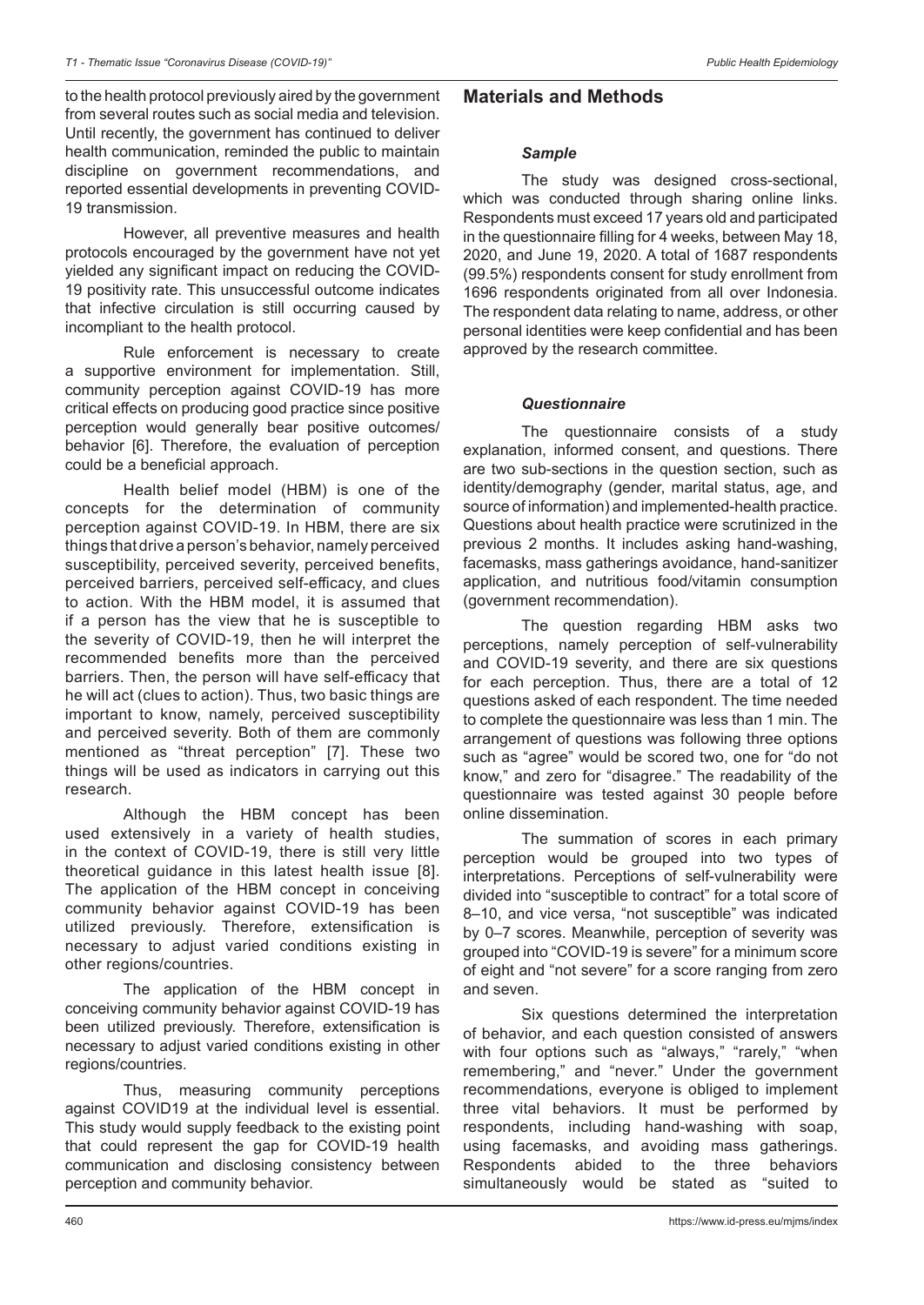recommendations." Meanwhile, respondents who only applied one behavior, or even though they implement other health practices outside of the three mandatory behavior, would be categorized as "not suited to recommendations." The Cronbach's alpha for 12 questions is 0.783, indicates a high level of internal consistency for this questionnaire.

#### *Platform*

The questionnaire was designed and disseminated using a Google form since this platform was easy to access by respondents. Furthermore, a survey model using Google form is wide-spread in terms of both familiarity and reproducibility for onlinebased-survey. Google forms could also be distributed just in a brief period through rapid link sharing using copy-paste shortcuts to other social media platforms, including the WhatsApp group.

#### *Data processing and statistical analysis*

Data were analyzed descriptively in the form of a frequency distribution. The Chi-square test continued further analysis to determine the difference in perception with respondents' behavior, while the statistical significance degree used p<0.05 in the study.

## **Results**

#### *Demographic characteristics*

A total of 67.8% of respondents was female from 1678 people approved for study enrollment. Table 1 depicts more than half of the respondents are married, and the largest proportion is in the age group of 21–30 years old (35.8%) and 31–40 years old (29.9%). Besides, respondent access for the information about COVID-19 varied, but the most familiar line is WhatsApp group/private lines, followed by television/radio, 83.5% and 80.6%, respectively.

| Characteristics                   | n    | $\frac{0}{0}$ |
|-----------------------------------|------|---------------|
| Gender                            |      |               |
| Male                              | 544  | 32.2          |
| Female                            | 1143 | 67.8          |
| Marriage status                   |      |               |
| Unmarried                         | 711  | 42.1          |
| Married                           | 949  | 56.3          |
| Widow/-er                         | 27   | 1.6           |
| Age groups (years old)            |      |               |
| 20                                | 182  | 10.8          |
| $21 - 30$                         | 604  | 35.8          |
| $31 - 40$                         | 505  | 29.9          |
| $41 - 50$                         | 315  | 18.7          |
| $51 - 60$                         | 74   | 4.4           |
| >60                               | 7    | 0.4           |
| Information access about COVID-19 |      |               |
| TV/radio                          | 1359 | 80.6          |
| Newspaper/ print/online magazine  | 1197 | 71.0          |
| WhatsApp group/ personal chat     | 1410 | 83.6          |
| Facebook                          | 1265 | 75.0          |
| Other social media                | 1393 | 82.6          |
|                                   |      |               |

#### *Practice/behavior*

Table 2 shows the pattern of respondents' health practices as recommended by the government. Several behaviors were performed as "always" in the previous 3 months, dominated by the practice of using facemasks (92.9%) and hand-washing (90.2%). Meanwhile, vitamin consumption, using hand-sanitizer, and avoiding mass gatherings were only complied by 49.6%, 63.1%, and 88.4% of respondents.

|  |                              | Table 2: Respondents' health practice/behavior to prevent |  |
|--|------------------------------|-----------------------------------------------------------|--|
|  | <b>COVID-19 transmission</b> |                                                           |  |

| Implemented-behavior for    | Always (%) | Rarely (%) | When            | Never (%) |
|-----------------------------|------------|------------|-----------------|-----------|
| the previous 3 months       |            |            | remembering (%) |           |
| Hand-washing with soap      | 90.2       | 4.7        | 5.0             | 0.1       |
| after performing outdoor    |            |            |                 |           |
| activities                  |            |            |                 |           |
| Using hand-sanitizer        | 63.1       | 26.9       | 7.6             | 2.4       |
| Using facemasks             | 92.9       | 4.7        | 2.4             | 0.1       |
| Avoiding mass gatherings    | 88.4       | 9.5        | 1.7             | 0.4       |
| Nutritious food and vitamin | 49.6       | 35.4       | 11.9            | 3.1       |
| consumption                 |            |            |                 |           |

#### *Perception*

In the study, there were two perceptions becoming the aims of the questions. First, respondents' perception of self-vulnerability contracting COVID-19 was demonstrated in Table 3. There were 71.4% of respondents who answered agree that self-vulnerability of getting COVID-19 is because of frequent interaction outside the home, but "agree" was answered for getting an infection because of not using a facemask by 56.3%. Meanwhile, only 47.2% of respondents stated that living in a similar region/city with sufferers also a source of self-vulnerability.

**Table 3: Respondents' perception of self-vulnerability for contracting COVID-19**

| Variables                                    | Aaree       | Do not know | <b>Disagree</b> |
|----------------------------------------------|-------------|-------------|-----------------|
| If not wearing facemasks                     | 950 (56.3)  | 94(5.6)     | 643 (38.1)      |
| Because frequently interact outside the home | 1205 (71.4) | 110(6.5)    | 372 (22.1)      |
| Because living in similar places/            | 588 (34.9)  | 215(12.7)   | 884 (52.4)      |
| neighborhood with health workers             |             |             |                 |
| Because living in similar places/            | 734 (43.5)  | 178 (10.6)  | 775 (45.9)      |
| neighborhood with died COVID-19 patients     |             |             |                 |
| In one region/city with COVID-19 patients.   | 797 (47.2)  | 194 (11.5)  | 696 (41.3)      |
|                                              |             |             |                 |

The second perception was shown in Table 4, and the results for evaluation are more homogenous than the self-vulnerability perception. For instance, 90.0% of respondents agree for the fact that they could get infection involuntarily and vice versa, transmit the virus without prior knowledge of being infected, and 88.5% of respondents answered "agree" for the statement. A total of 85.4% of respondents agreed if the family and his-/herself could be contracted with COVID-19. Moreover, 86.7% of respondents realized that COVID-19 was more severe if its sufferers were ill with other comorbidities. The awareness of COVID-19 severity was reflected by the agreement of 83.6% of respondents if COVID-19 could cause fatality/deaths.

#### **Table 4: Respondents' perception of COVID-19's severity**

| Variables                                 | Aaree       | Do not know | <b>Disagree</b> |
|-------------------------------------------|-------------|-------------|-----------------|
| Family and his-/herself could be infected | 1441 (85.4) | 113(6.7)    | 133(7.9)        |
| Infected involuntarily                    | 1534 (90.9) | 86(5.1)     | 67(4.0)         |
| Severe if it was ill with comorbidity     | 1463 (86.7) | 103(6.1)    | 121(7.2)        |
| Could cause fatalities/deaths             | 1411 (83.6) | 89(5.3)     | 187(11.1)       |
| Could transmit involuntarily              | 1493 (88.5) | 101(6.0)    | 93(5.5)         |

Open Access Maced J Med Sci. 2020 Nov 07; 8(T1):459-464. 461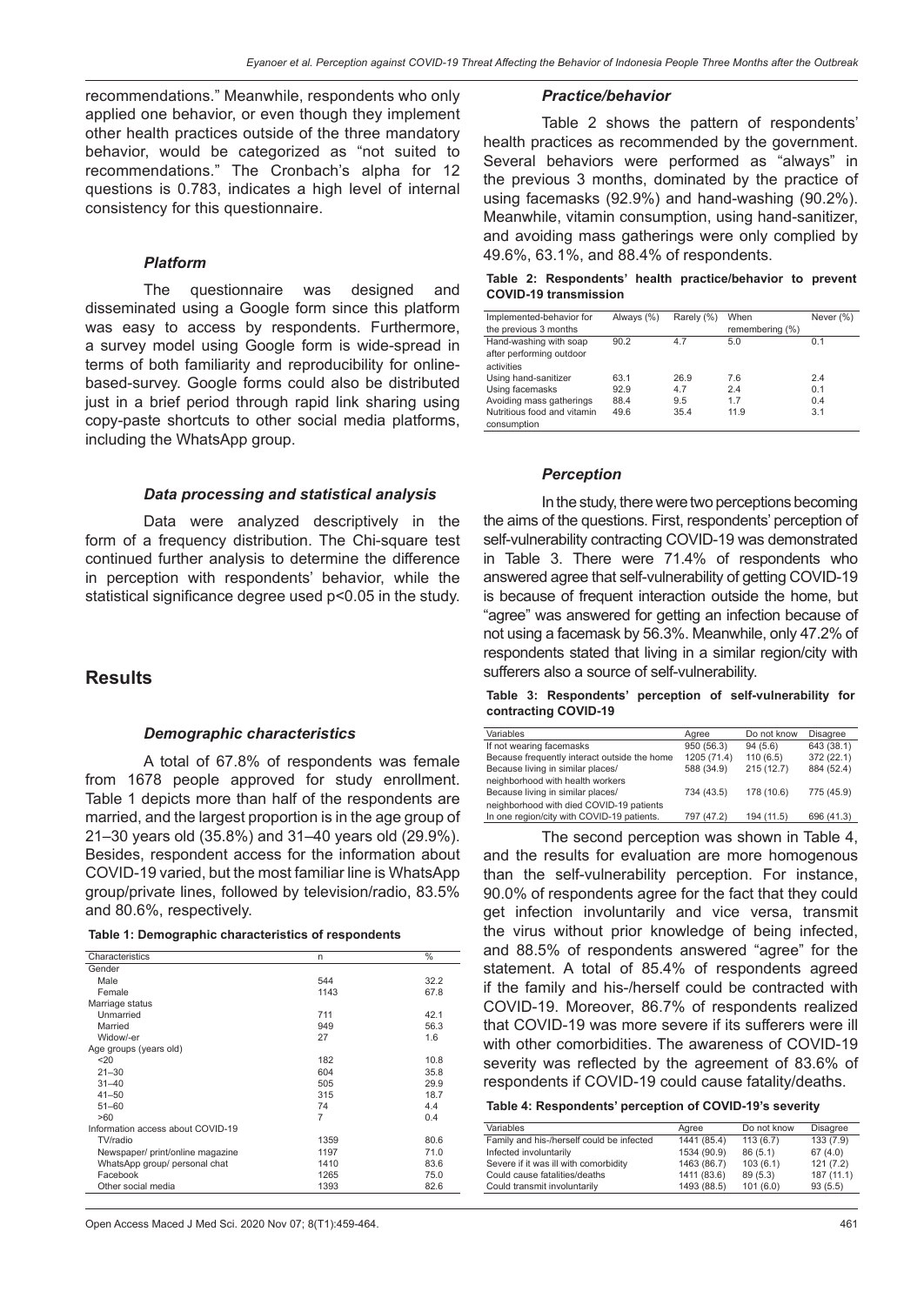From Chi-square analysis, there were 81.7% of respondents who had a perception of "susceptible to contract" performed behavior suited to recommendations, as suggested by government. At the same time, a total of 81.2% study population had a perception of "COVID-19 is severe" executed behavior suited to the recommendation. Based on statistical analysis, perception of COVID-19 severity had a significant result in the behavior ( $p < 0.05$ ), as depicted in Table 5.

**Table 5: Statistical analysis for perception and behavior among respondents**

| Perception         | Behavior        | р               |          |
|--------------------|-----------------|-----------------|----------|
|                    | Suited to       | Not suited to   |          |
|                    | recommendations | recommendations |          |
| Self-vulnerability |                 |                 |          |
| Vulnerable         | 518 (81.7)      | 116 (18.3)      | 0.196    |
| Not vulnerable     | 833 (79.1)      | 220 (20.9)      |          |
| COVID-19 severity  |                 |                 |          |
| COVID-19 is severe | 1171 (81.2)     | 272 (18.8)      | $0.008*$ |
| Not severe         | 180 (73.8)      | 64 (26.2)       |          |

# **Discussion**

This study utilized the basic concept of HBM, threat perception so that it could unravel that perception of the family- and self-vulnerability as well as COVID-19 severity highly determine respondents' behavior. As depicted in Table 5, respondents who conceived that they were vulnerable to getting the infection and at the same time strictly abided to the government recommendation, such as hand-washing with soap, using facemasks, and avoiding mass gatherings; however, it was insignificantly related ( $p = 0.196$ ). Other than that, if the respondents grasped the perspective that COVID-19 is severe, they also performed the recommendation (p < 0.05).

The two-factual basis demonstrated that perception has a strong association with health behavior or practices. In a study, there was also a significant relationship between the behavior of using health insurance and the perception of seriousness and susceptibility of developing several health conditions among young adults as its users [9]. Meanwhile, the suboptimal of health practices in the targeted-population was conversely related to several studies' adequate perception levels [10], [11]. Thus, this perception study does not only appear as the tools to scrutinize the current event for the behavior evaluation or the use of healthcare facilities, but it could also be used as a predictor for health behavior/practices in the future [7], [12].

In other words, the positive or good perception could attain the betterment of behavior/ practices. On the contrary, negative perception is complicated to the achievement of the desired behavior. Tackling COVID-19 needs implementation of new behaviors, but some people were reluctant to perform the behavior, or it has never been done before. For 3 months, people's behavior reflected that there was difficulty in enforcing

the behavior. Indeed, this condition was also related to threat perception that is not present among every community member.

In addition, respondents' perceptions also represent some potential problems, and it needs prompt management with effective communication. Referring to Table 3, most respondents have insights that her-/himself would be more vulnerable if they were not using facemasks and having interaction outside the home. Nevertheless, both statements were agreed only by a percentage of 56.3% and 71.4% of respondents for each. Conversely, there were 38.1% of respondents disagree with the fact that using facemasks reducing transmissibility, and 22.1% of respondents also disagreed that self-vulnerability to contract from the infection occurred through frequent interaction outside the home. This condition demonstrated that the perspective against the importance of using facemasks and the people who had frequent interactions outside the home still need attention.

Furthermore, there was a significant mortality rate among COVID-19 patients in the country. Nevertheless, there were still about 40% of the respondents who disagree with the fact that a higher possibility of getting COVID-19 would ensue if they did not abide by the government recommendation. The negligence of the perception would become the primary source of problems since it let the people ignore the recommendation and, at the same time, increase the positivity rate in the community; the preventive measures only rely on the recommendations as it acknowledges that no vaccine is available until the mid-year of 2021.

However, perception of COVID-19 severity was evident, having higher coverage for "COVID-19 is severe"; all questions for this perception agreed by almost 80% of respondents. The statement for the respondents could be infected involuntarily was agreed by 91% of respondents. Nevertheless, 11.1% of respondents disagree with the severity of COVID-19 could cause deaths, and 8% of respondents also disagreed with the statement that she/he and her/his family could get the infection. This item of question would be related to most of the respondents' perception in Table 3 disclosed that they were not vulnerable to COVID-19 infection, although no facemasks were used and not in their home.

Moreover, identifying essential steps in alleviating the burden of COVID-19 transmissibility is inevitable, and findings for the information gap about COVID-19; therefore, this current study would answer those aims. The question structure given to the respondents disclosed several aspects that need urgent management by the government. Similar to previous studies [13], [14], assessment against aspects of individual perception would ease further intervention. For the people in the intervention targeted-group, assessment of item perceptions cautiously would yield more positive behavior [15]. A more advanced approach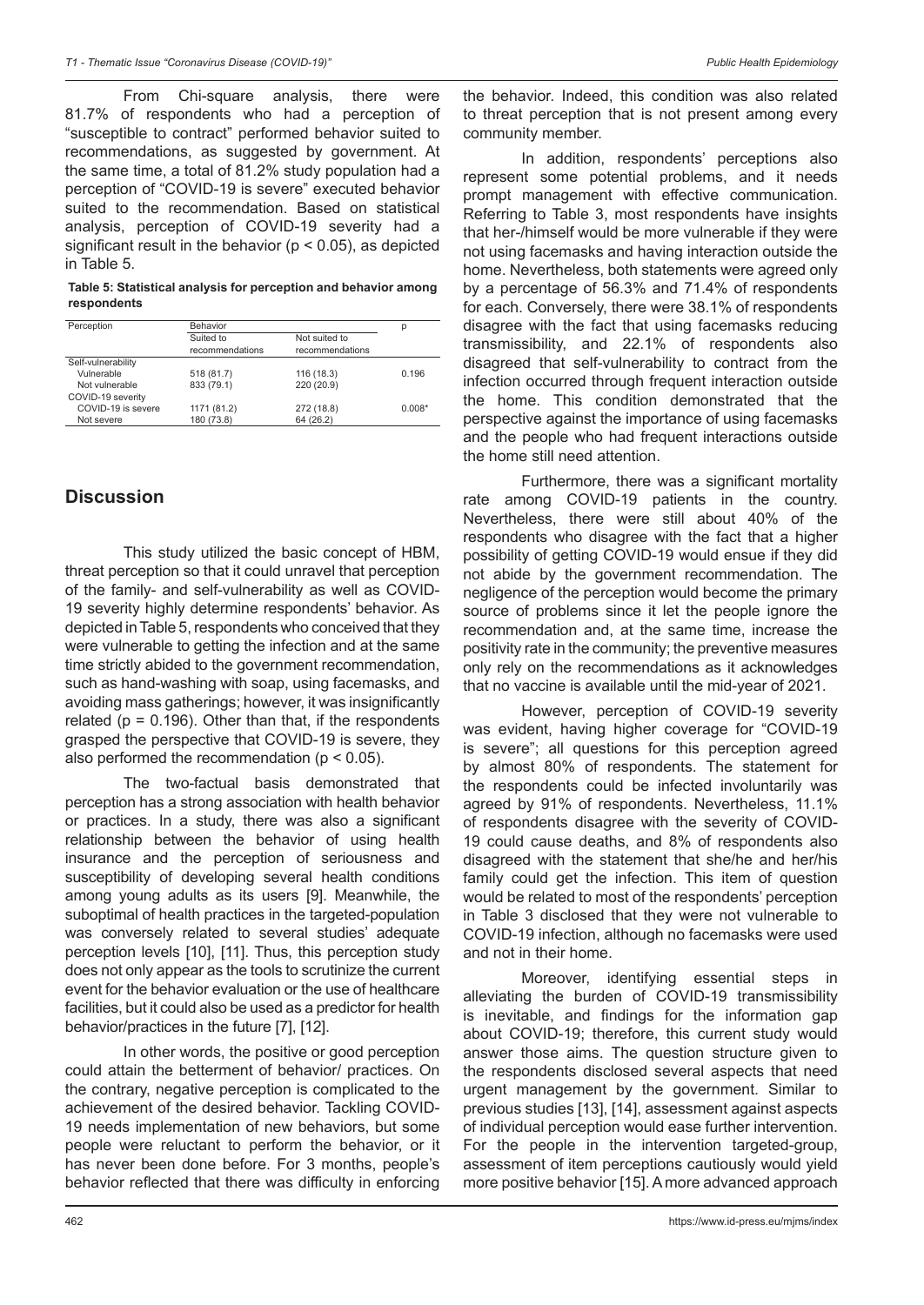was performed in which the items of respondents' perception then put as the background for intervention, continued by comparison studies using the randomized controlled trial [16].

Following the study's context, respondents' perception of responding to this pandemic served as a genuine problem if they wrongly understood it. Still, it could be transformed by good deliverance of information to the people comprehensively and accurately, and it finally turns the community into becoming more knowledgeable. The current dissemination of any information is more convenient since a wide variety of platforms could be deployed (Table 1). More than 50% of respondents were also in the age group of 21–40 years old, who stated as the generation with easy exposure for information.

This research reveals only two basic ideas of HBM theory in the context of COVID-19, which some may consider weak. More thorough research on the HBM theory may produce better pictures of individual perception on COVID-19. In addition, analysis of other aspects outside HBM theory may explain a better formation of individual behavior. However, the information gathered from this study is very useful in changing people's perceptions which identified still inadequate after the COVID-19 pandemic occurred for almost a year. Although the study was conducted to picture a 3 months period after the pandemic occurred, it can be stated that there is no significant difference on the perceptions of COVID-19 since it is obvious there are no changes in people's behavior up to present.

# **Conclusion**

Based on the author's knowledge, this is the first study conducted in Indonesia using "threat perception" as the main approach for revealing people's behavior. This study finally demonstrated the establishment of government recommendations, and several factual bases for COVID-19 infection did not guarantee the actual health practice/behavior in the community. The existing misconception of the perspective of seriousness/ severity and susceptibility would prevent the country from "flattening the curve." Therefore, this study becomes evident that there is a need for the government to emphasize enforcing and encouraging for the changes in people's perspective and, lastly, behavior.

# **References**

1. World Health Organization. COVID-19 Strategic Preparedness and Response Plan, Country Preparedness and Response Status for COVID-19 Country as of 19 March 2020. Geneva: World Health Organization; 2020. Available from: https://www. who.int/publications/m/item/updated-country-preparednessand-response-status-for-covid-19-as-of-19-march-2020. [Last accessed on 2020 Aug 29].

- 2. World Health Organization. COVID-19 Weekly Epidemiological Update. Geneva: World Health Organization; 2020. Available from: https://www.who.int/docs/default-source/coronaviruse/ situation-reports/20201020-weekly-epi-update-10.pdf. [Last accessed on 2020 Oct 21].
- 3. Ministry of Health. Situasi Terkini Perkembangan Covid-19; 2020. Available from: https://www.covid19.kemkes.go.id/ situasi-infeksi-emerging/info-corona-virus/situasi-terkiniperkembangan-coronavirus-disease-covid-19-31-juli-2020. [Last accessed on 2020 Aug 01].
- 4. Centers for Disease Control and Prevention. CDC Activities and Initiatives Supporting the COVID-19 Response and the President's Plan for Opening America Up Again. Georgia, United States: Centers for Disease Control and Prevention; 2020. Available from: https://www.cdc.gov/coronavirus/2019-ncov/ downloads/community-mitigation-strategy.pdf [Last accessed on 2020 Aug 29].
- 5. Ministry of Health. Pedoman Pencegahan dan Pengendalian Covid-19; 2020. Available from: https://www.covid19. go.id/p/protokol/pedoman-pencegahan-dan-pengendaliancoronavirus-disease-covid-19-revisi-ke-5. [Last accessed on 2020 Aug 20].
- 6. Hwang JH, Lim CH, Kim DH, Eun BW, Jo DS, Song YH, *et al*. A survey of parental perception and pattern of action in response to influenza-like illness in their children: Including healthcare use and vaccination in Korea. J. Korean Med Sci. 2017;32(2):204- 11. https://doi.org/10.3346/jkms.2017.32.2.204 PMid:28049230
- 7. Tajeri M, Raheli H, Zarifian S, Yazdanpanah M. The power of the health belief model (HBM) to predict water demand management : A case study of farmers' water conservation in Iran. J Environ Manage. 2020;263:110388. https://doi. org/10.1016/j.jenvman.2020.110388

### PMid:32174529

- 8. Jose R, Narendran M, Bindu A, Beevi N, Manju L, Benny PV. Public perception and preparedness for the pandemic COVID 19: A health belief model approach. Clin Epidemiol Glob Health. 2020;2020:1-9. https://doi.org/10.1016/j.cegh.2020.06.009
- 9. Luquis RR, Kensinger WS. Applying the health belief model to assess prevention services among young adults. Int J Health Promot Educ. 2019;57(1):37-47. https://doi.org/10.1080/14635 240.2018.1549958
- 10. Ma C. An investigation of factors influencing self-care behaviors in young and middle-aged adults with hypertension based on a health belief model. Heart Lung. 2018;47(2):136-41. https://doi. org/10.1016/j.hrtlng.2017.12.001 PMid:29395265
- 11. Juárez-garcía DM, de Jesús García-Solís M, Téllez A. Adaptation and validation of the health belief model scale for breast self-examination in Mexican women. Value Health Reg Issues. 2020;23:30-6. https://doi.org/10.1016/j.vhri.2019.11.006 PMid:32498024
- 12. Ashoori F, Karimi M, Mokarami H, Seif M. Using health belief model to predict oral health behaviors in girl students: A structural equation modeling. Pediatr Dent J. 2020;30(1):24-32. https://doi.org/10.1016/j.pdj.2019.12.001
- 13. James DC, Pobee JW, Oxidine D, Brown L, Joshi G. Using the health belief model to develop culturally appropriate weight-management materials for African-American women. J Acad Nutr Diet. 2012;112(5):664-70. https://doi.org/10.1016/j. jand.2012.02.003